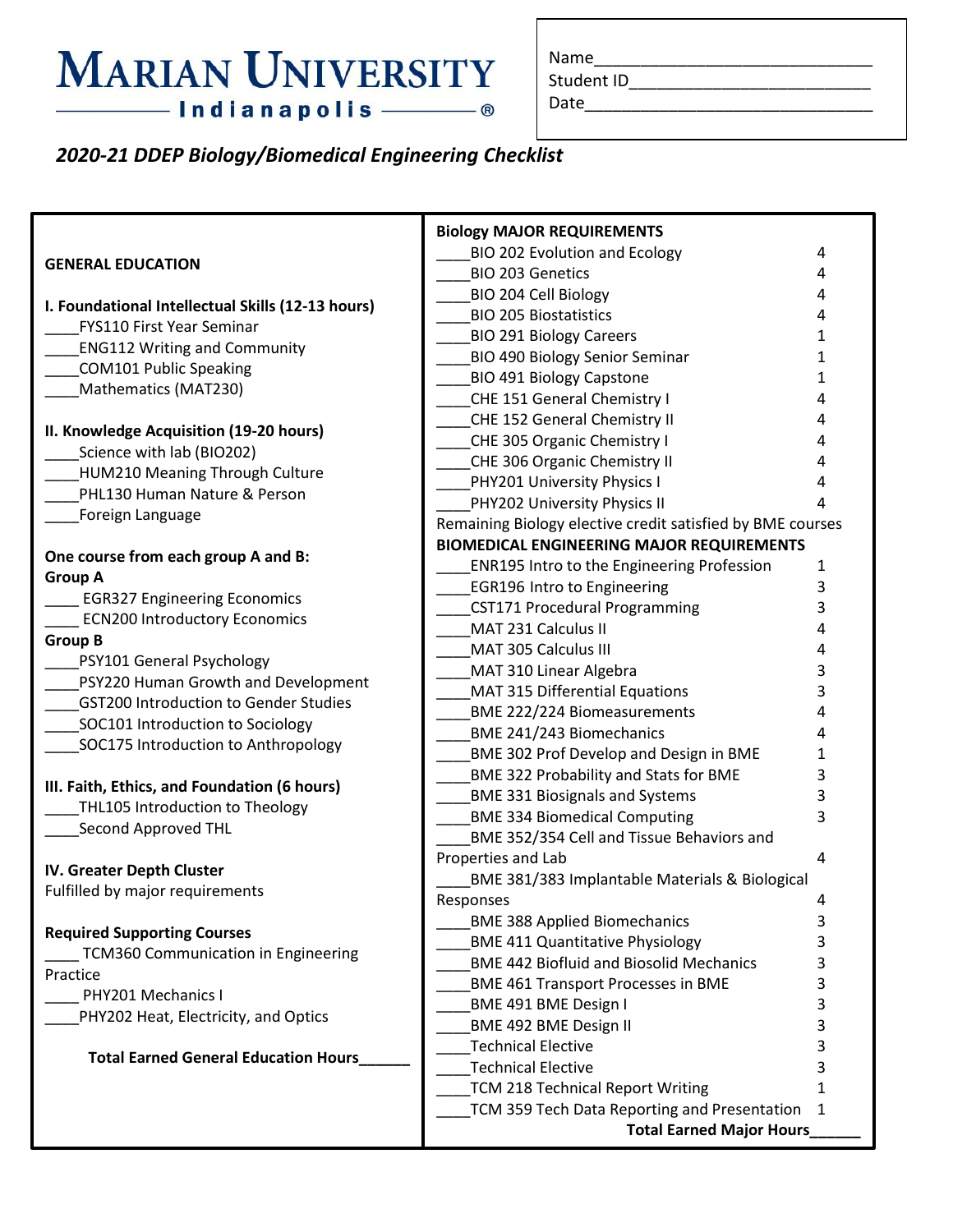## **MARIAN UNIVERSITY** — Indianapolis ——— ®

### **2020-21 Dual-Degree Engineering Major B.S. Biology & B.S. Biomedical Engineering Sample Five-Year Plan**

|                                                |                      | <b>Year One</b>               |                               |                |                               |  |  |
|------------------------------------------------|----------------------|-------------------------------|-------------------------------|----------------|-------------------------------|--|--|
|                                                | <b>Fall Semester</b> |                               | <b>Spring Semester</b>        |                |                               |  |  |
| <b>Requirement Category</b>                    | Course               | <b>Credit</b><br><b>Hours</b> | <b>Requirement Category</b>   | Course         | <b>Credit</b><br>Hours        |  |  |
| <b>First Year Seminar</b>                      | <b>FYS 110</b>       | 3                             | Major                         | <b>MAT 231</b> | 4                             |  |  |
| Major                                          | <b>MAT 230</b>       | 4                             | Major                         | <b>BIO203</b>  | $\overline{4}$                |  |  |
| Major                                          | CHE151               | 4                             | Major                         | PHY201         | 4                             |  |  |
| Major                                          | <b>EGR196</b>        | 3                             | Major                         | <b>CHE 152</b> | 4                             |  |  |
| Major                                          | <b>EGR195</b>        | 1                             |                               |                |                               |  |  |
| <b>General Education</b>                       | COM101               | 3                             |                               |                |                               |  |  |
| <b>Semester Hours</b>                          | 18                   |                               | <b>Semester Hours</b>         | 16             |                               |  |  |
| <b>Cumulative Hours</b>                        | 18                   |                               | <b>Cumulative Hours</b><br>34 |                |                               |  |  |
|                                                |                      | <b>Year Two</b>               |                               |                |                               |  |  |
|                                                |                      |                               |                               |                |                               |  |  |
|                                                | <b>Fall Semester</b> |                               | <b>Spring Semester</b>        |                |                               |  |  |
| <b>Requirement Category</b>                    | Course               | Credit<br><b>Hours</b>        | <b>Requirement Category</b>   | Course         | <b>Credit</b><br>Hours        |  |  |
| Major                                          | <b>MAT 305</b>       | 4                             | Major                         | <b>BIO205</b>  | 4                             |  |  |
| Major                                          | <b>PHY202</b>        | 4                             | Major                         | <b>MAT315</b>  | 3                             |  |  |
| Major                                          | <b>CHE305</b>        | 4                             | Major                         | CST171         | 4                             |  |  |
| Major                                          | <b>BIO204</b>        | 4                             | <b>General Education</b>      | <b>ENG112</b>  | 3                             |  |  |
| Major                                          | <b>MAT211</b>        | $\overline{2}$                | Major                         | <b>CHE306</b>  | 4                             |  |  |
|                                                |                      |                               |                               |                |                               |  |  |
| <b>Semester Hours</b>                          | 18                   |                               | <b>Semester Hours</b><br>18   |                |                               |  |  |
| <b>Cumulative Hours</b>                        | 52                   |                               | <b>Cumulative Hours</b>       | 70             |                               |  |  |
|                                                |                      | <b>Year Three</b>             |                               |                |                               |  |  |
|                                                | <b>Fall Semester</b> |                               | <b>Spring Semester</b>        |                |                               |  |  |
| <b>Requirement Category</b>                    | Course               | <b>Credit</b><br><b>Hours</b> | <b>Requirement Category</b>   | Course         | <b>Credit</b><br><b>Hours</b> |  |  |
| Major                                          | <b>BIO 291</b>       | 1                             | Major                         | BME 352/354    | 4                             |  |  |
| Major                                          | BME 241/243          | 4                             | Major                         | BME 222/224    | 4                             |  |  |
| Major                                          | <b>CHE 325</b>       | 4                             | <b>General Education</b>      | <b>THL105</b>  | 3                             |  |  |
| Major                                          | <b>MAT310</b>        | 3                             | <b>General Education</b>      | <b>PHL 130</b> | 3                             |  |  |
| Major                                          | <b>TCM 218</b>       | 1                             |                               |                |                               |  |  |
| Major                                          | <b>BIO 202</b>       | 4                             |                               |                |                               |  |  |
| <b>Semester Hours</b>                          | 18                   |                               | <b>Semester Hours</b>         | 14             |                               |  |  |
| <b>Cumulative Hours</b>                        | 88                   |                               | <b>Cumulative Hours</b>       | 102            |                               |  |  |
|                                                |                      | <b>Year Four</b>              |                               |                |                               |  |  |
|                                                | <b>Fall Semester</b> |                               | <b>Spring Semester</b>        |                |                               |  |  |
| <b>Requirement Category</b>                    | Course               | <b>Credit</b><br><b>Hours</b> | <b>Requirement Category</b>   | Course         | <b>Credit</b><br><b>Hours</b> |  |  |
| Major                                          | BME 381/383          | 4                             | Major                         | <b>BME 322</b> | 3                             |  |  |
| Major                                          | <b>BME 331</b>       | 3                             | Major                         | <b>BME 302</b> | $\overline{2}$                |  |  |
| Major                                          | <b>BIO 490</b>       | $\mathbf{1}$                  | Major                         | <b>BME 388</b> | 3                             |  |  |
| Major                                          | <b>TCM 359</b>       | 1                             | Major                         | <b>BME 402</b> | 1                             |  |  |
| Major                                          | <b>Tech Elective</b> | 3                             | Major                         | <b>BME 442</b> | 3                             |  |  |
| Major                                          | <b>BME 334</b>       | 3                             | <b>General Education</b>      | For. Lang.     | 4                             |  |  |
| <b>Semester Hours</b>                          | 15                   |                               | <b>Semester Hours</b>         | 16             |                               |  |  |
| <b>Cumulative Hours</b>                        | 117                  |                               | <b>Cumulative Hours</b>       | 133            |                               |  |  |
|                                                |                      | <b>Year Five</b>              |                               |                |                               |  |  |
| <b>Fall Semester</b><br><b>Spring Semester</b> |                      |                               |                               |                |                               |  |  |